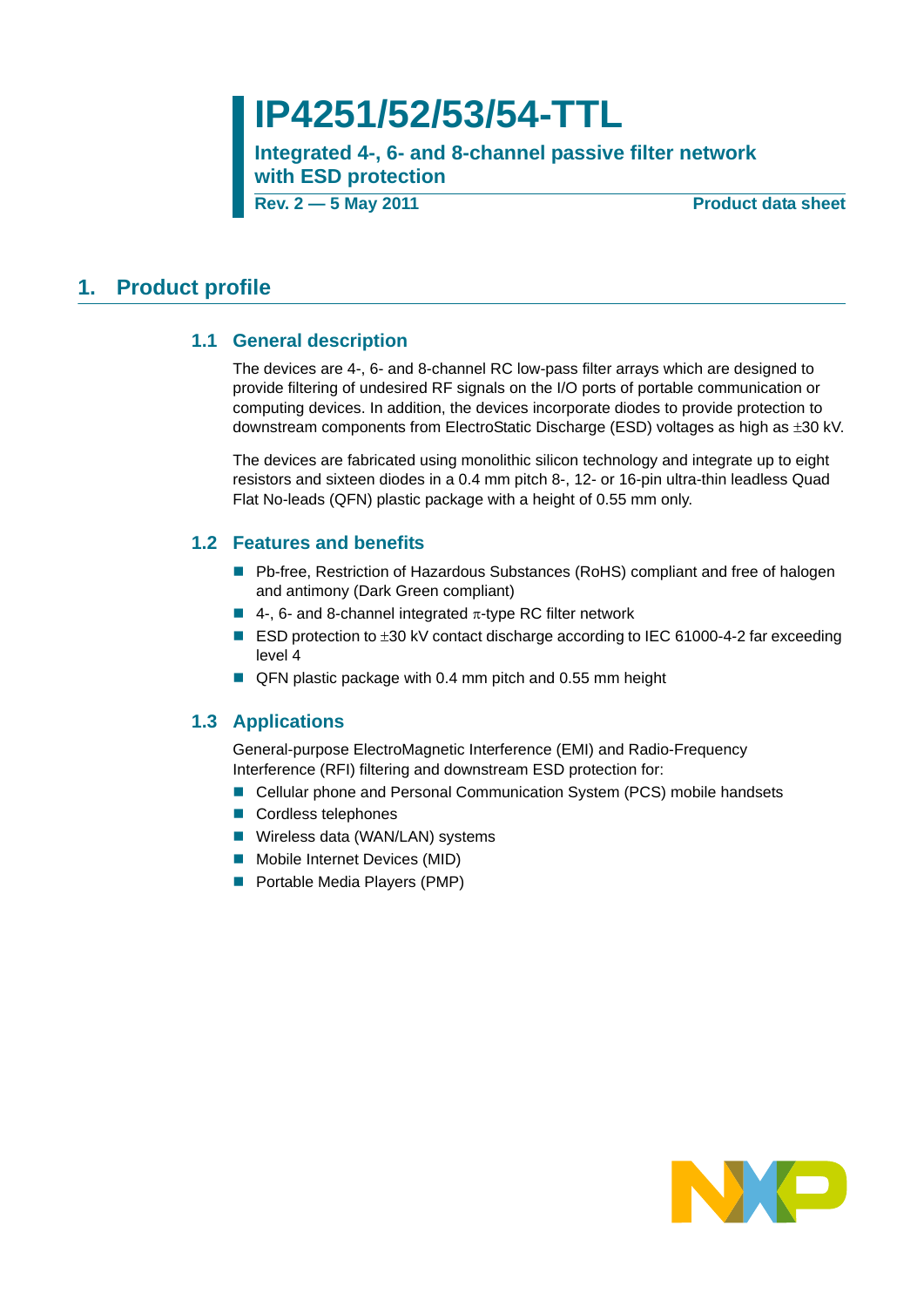#### **Integrated 4-, 6- and 8-channel passive filter network**

### <span id="page-1-2"></span>**1.4 Quick reference data**

| Table 1.      | <b>Quick reference data</b>                         |                                          |            |                   |     |      |
|---------------|-----------------------------------------------------|------------------------------------------|------------|-------------------|-----|------|
| <b>Symbol</b> | <b>Parameter</b>                                    | <b>Conditions</b>                        | <b>Min</b> | <b>Typ</b>        | Max | Unit |
|               | IP4251CZ8-4-TTL; IP4251CZ12-6-TTL; IP4251CZ16-8-TTL |                                          |            |                   |     |      |
| $C_{ch}$      | channel capacitance                                 | $f = 100$ kHz;<br>$V_{bias(DC)}$ = 2.5 V | 凹 -        | 10                |     | рF   |
| $R_{s(ch)}$   | channel series resistance                           |                                          | 80         | 100               | 120 | Ω    |
|               | IP4252CZ8-4-TTL; IP4252CZ12-6-TTL; IP4252CZ16-8-TTL |                                          |            |                   |     |      |
| $C_{ch}$      | channel capacitance                                 | $f = 100$ kHz;<br>$V_{bias(DC)} = 2.5 V$ | 凹 -        | $12 \overline{ }$ |     | рF   |
| $R_{s(ch)}$   | channel series resistance                           |                                          | 32         | 40                | 48  | Ω    |
|               | IP4253CZ8-4-TTL; IP4253CZ12-6-TTL; IP4253CZ16-8-TTL |                                          |            |                   |     |      |
| $C_{ch}$      | channel capacitance                                 | $f = 100$ kHz;<br>$V_{bias(DC)}$ = 2.5 V | 凹 -        | 30                |     | pF   |
| $R_{s(ch)}$   | channel series resistance                           |                                          | 160        | 200               | 240 | Ω    |
|               | IP4254CZ8-4-TTL; IP4254CZ12-6-TTL; IP4254CZ16-8-TTL |                                          |            |                   |     |      |
| $C_{ch}$      | channel capacitance                                 | $f = 100$ kHz;<br>$V_{bias(DC)} = 2.5 V$ | $11 -$     | 30                |     | pF   |
| $R_{s(ch)}$   | channel series resistance                           |                                          | 80         | 100               | 120 | Ω    |

<span id="page-1-0"></span>[1] For the total channel.

### <span id="page-1-3"></span>**2. Pinning information**

<span id="page-1-1"></span>

| Table 2.    | <b>Pinning</b>     |                           |                                                                                    |
|-------------|--------------------|---------------------------|------------------------------------------------------------------------------------|
| <b>Pin</b>  | <b>Description</b> | <b>Simplified outline</b> | <b>Graphic symbol</b>                                                              |
|             |                    |                           | IP4251CZ8-4-TTL; IP4252CZ8-4-TTL; IP4253CZ8-4-TTL; IP4254CZ8-4-TTL (SOT1166-1)     |
| 1 and $8$   | filter channel 1   |                           |                                                                                    |
| 2 and 7     | filter channel 2   | 8<br>5<br>U               | $R_S(ch)$<br>1 to $4$<br>5 to 8                                                    |
| 3 and 6     | filter channel 3   |                           | $C_{\mathsf{ch}}$<br>$\frac{C_{\text{ch}}}{2}$<br>$\overline{2}$                   |
| 4 and 5     | filter channel 4   | Δ                         |                                                                                    |
| ground pad  | ground             | Transparent<br>top view   | m<br><b>GND</b><br>018aaa071                                                       |
|             |                    |                           | IP4251CZ12-6-TTL; IP4252CZ12-6-TTL; IP4253CZ12-6-TTL; IP4254CZ12-6-TTL (SOT1167-1) |
| 1 and 12    | filter channel 1   |                           |                                                                                    |
| 2 and 11    | filter channel 2   | 12                        | $R_S(ch)$<br>7 to 12<br>1 to $6$                                                   |
| 3 and 10    | filter channel 3   |                           | $\frac{C_{\mathsf{ch}}}{2}$<br>$\frac{C_{\text{ch}}}{2}$                           |
| $4$ and $9$ | filter channel 4   | 6                         |                                                                                    |
| 5 and 8     | filter channel 5   | Transparent<br>top view   | 777<br><b>GND</b>                                                                  |
| 6 and 7     | filter channel 6   |                           | 018aaa072                                                                          |
| ground pad  | ground             |                           |                                                                                    |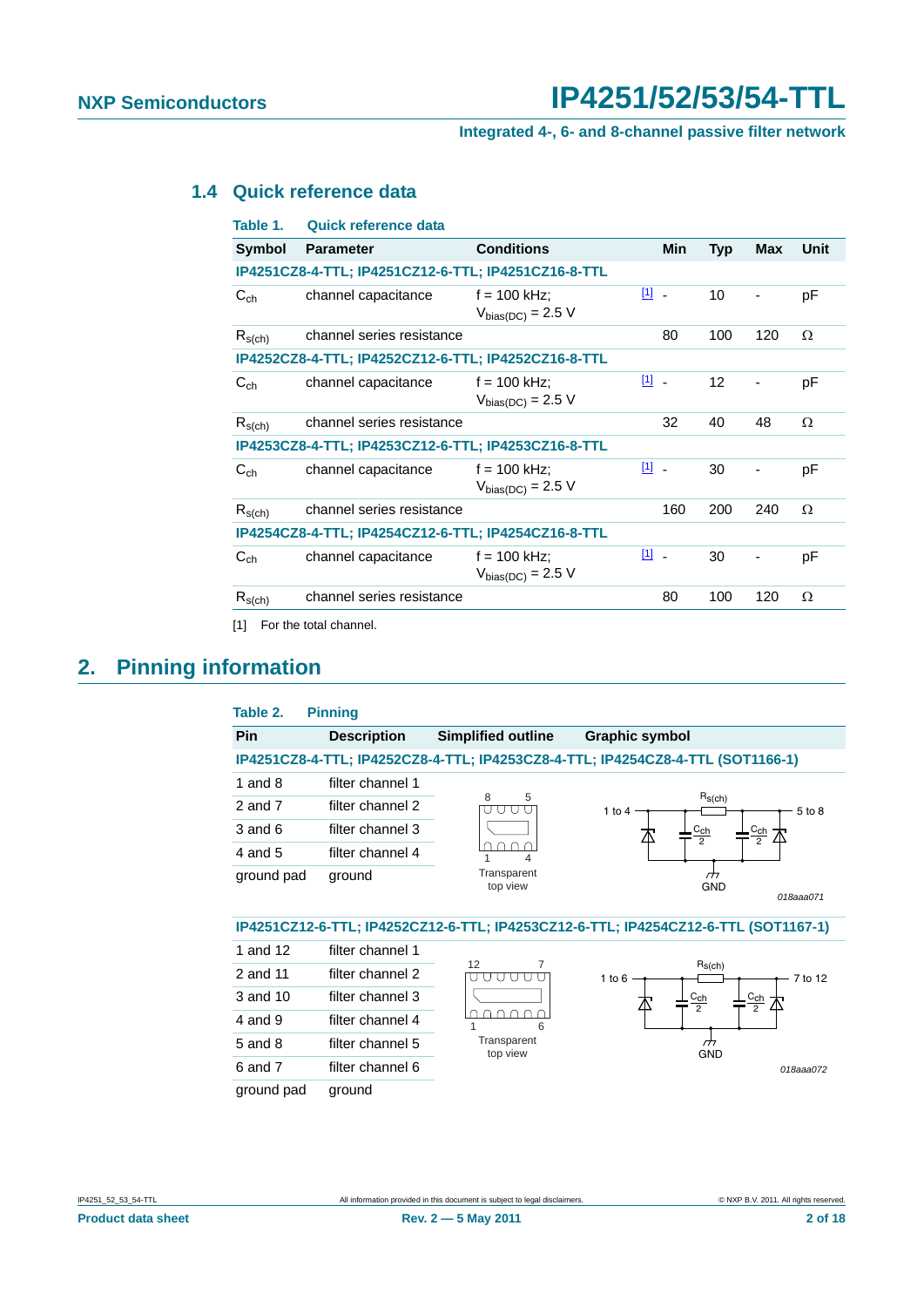### **Integrated 4-, 6- and 8-channel passive filter network**

| Table 2.   | <b>Pinning</b> continued |                           |                                                                                    |
|------------|--------------------------|---------------------------|------------------------------------------------------------------------------------|
| <b>Pin</b> | <b>Description</b>       | <b>Simplified outline</b> | <b>Graphic symbol</b>                                                              |
|            |                          |                           | IP4251CZ16-8-TTL; IP4252CZ16-8-TTL; IP4253CZ16-8-TTL; IP4254CZ16-8-TTL (SOT1168-1) |
| 1 and 16   | filter channel 1         |                           |                                                                                    |
| 2 and 15   | filter channel 2         | 9<br>16                   | $R_S(ch)$<br>1 to $8 -$<br>9 to 16                                                 |
| 3 and 14   | filter channel 3         |                           | $c_{\mathsf{ch}}$<br>Cch<br>$\overline{2}$                                         |
| 4 and 13   | filter channel 4         | 8                         |                                                                                    |
| 5 and 12   | filter channel 5         | Transparent<br>top view   | 777<br><b>GND</b>                                                                  |
| 6 and 11   | filter channel 6         |                           | 018aaa073                                                                          |
| 7 and 10   | filter channel 7         |                           |                                                                                    |
| 8 and 9    | filter channel 8         |                           |                                                                                    |
| ground pad | ground                   |                           |                                                                                    |

### <span id="page-2-0"></span>**3. Ordering information**

| Table 3. | <b>Ordering information</b> |  |
|----------|-----------------------------|--|

| <b>Type number</b>       | Package             |                                                                                                                              |                |
|--------------------------|---------------------|------------------------------------------------------------------------------------------------------------------------------|----------------|
|                          | <b>Name</b>         | <b>Description</b>                                                                                                           | <b>Version</b> |
| IP4251CZ8-4-TTL          | HUSON <sub>8</sub>  | plastic, thermal enhanced ultra thin small outline package; no leads;<br>8 terminals; body $1.35 \times 1.7 \times 0.55$ mm  | SOT1166-1      |
| IP4251CZ12-6-TTL         | HUSON <sub>12</sub> | plastic, thermal enhanced ultra thin small outline package; no leads;<br>12 terminals; body $1.35 \times 2.5 \times 0.55$ mm | SOT1167-1      |
| IP4251CZ16-8-TTL HUSON16 |                     | plastic, thermal enhanced ultra thin small outline package; no leads;<br>16 terminals; body $1.35 \times 3.3 \times 0.55$ mm | SOT1168-1      |
| IP4252CZ8-4-TTL          | HUSON <sub>8</sub>  | plastic, thermal enhanced ultra thin small outline package; no leads;<br>8 terminals; body $1.35 \times 1.7 \times 0.55$ mm  | SOT1166-1      |
| IP4252CZ12-6-TTL HUSON12 |                     | plastic, thermal enhanced ultra thin small outline package; no leads;<br>12 terminals; body $1.35 \times 2.5 \times 0.55$ mm | SOT1167-1      |
| IP4252CZ16-8-TTL HUSON16 |                     | plastic, thermal enhanced ultra thin small outline package; no leads;<br>16 terminals; body $1.35 \times 3.3 \times 0.55$ mm | SOT1168-1      |
| IP4253CZ8-4-TTL          | HUSON <sub>8</sub>  | plastic, thermal enhanced ultra thin small outline package; no leads;<br>8 terminals; body $1.35 \times 1.7 \times 0.55$ mm  | SOT1166-1      |
| IP4253CZ12-6-TTL HUSON12 |                     | plastic, thermal enhanced ultra thin small outline package; no leads;<br>12 terminals; body $1.35 \times 2.5 \times 0.55$ mm | SOT1167-1      |
| IP4253CZ16-8-TTL HUSON16 |                     | plastic, thermal enhanced ultra thin small outline package; no leads;<br>16 terminals; body $1.35 \times 3.3 \times 0.55$ mm | SOT1168-1      |
| IP4254CZ8-4-TTL          | HUSON <sub>8</sub>  | plastic, thermal enhanced ultra thin small outline package; no leads;<br>8 terminals; body $1.35 \times 1.7 \times 0.55$ mm  | SOT1166-1      |
| IP4254CZ12-6-TTL HUSON12 |                     | plastic, thermal enhanced ultra thin small outline package; no leads;<br>12 terminals; body $1.35 \times 2.5 \times 0.55$ mm | SOT1167-1      |
| IP4254CZ16-8-TTL HUSON16 |                     | plastic, thermal enhanced ultra thin small outline package; no leads;<br>16 terminals; body $1.35 \times 3.3 \times 0.55$ mm | SOT1168-1      |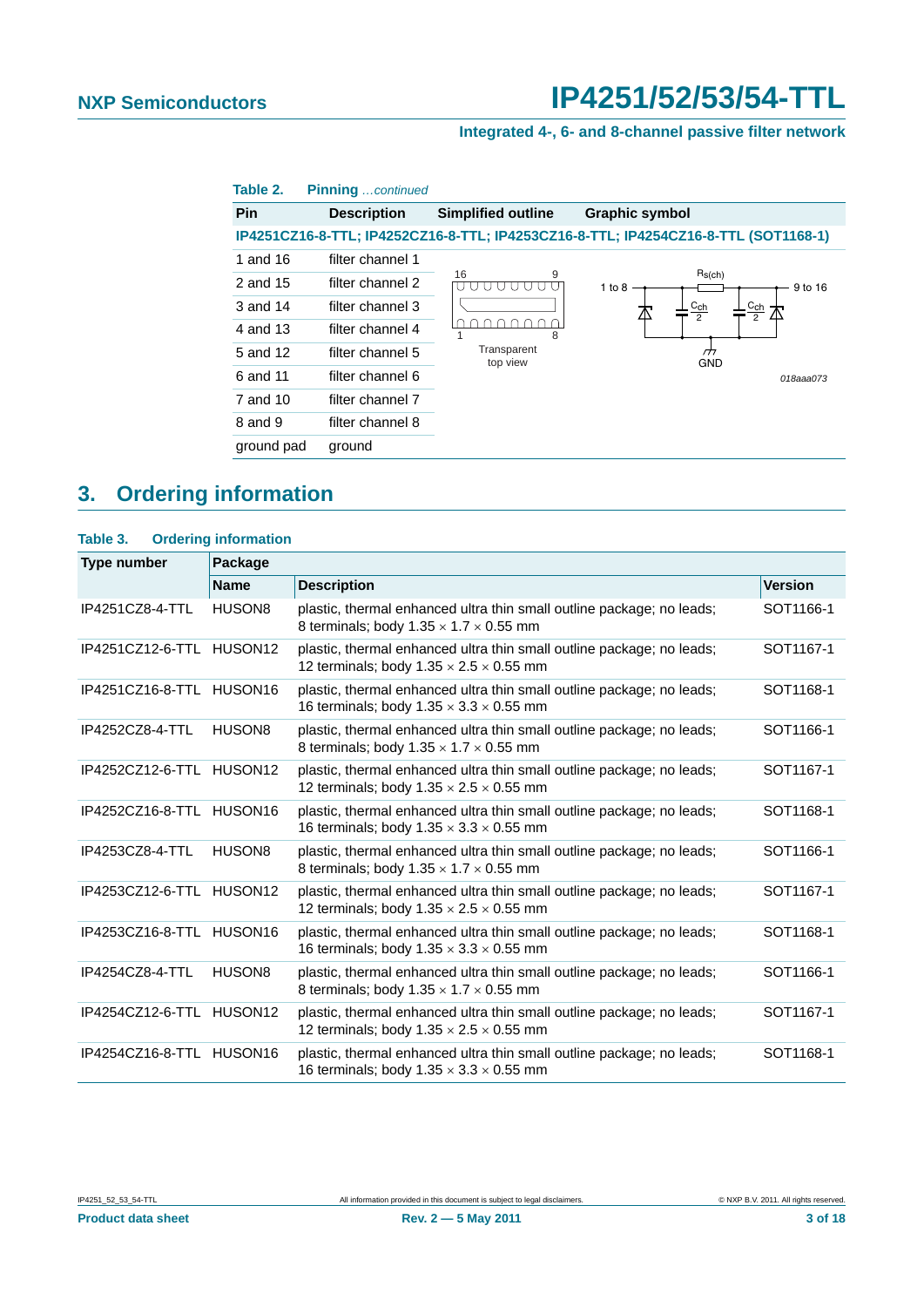#### **Integrated 4-, 6- and 8-channel passive filter network**

### <span id="page-3-2"></span>**4. Limiting values**

| Table 4.                                               | <b>Limiting values</b><br>In accordance with the Absolute Maximum Rating System (IEC 60134). |                                               |                          |            |             |
|--------------------------------------------------------|----------------------------------------------------------------------------------------------|-----------------------------------------------|--------------------------|------------|-------------|
| <b>Symbol</b>                                          | <b>Parameter</b>                                                                             | <b>Conditions</b>                             | <b>Min</b>               | <b>Max</b> | Unit        |
|                                                        | IP4251CZ8-4-TTL; IP4251CZ12-6-TTL; IP4251CZ16-8-TTL                                          |                                               |                          |            |             |
| <b>VESD</b>                                            | electrostatic discharge<br>voltage                                                           | all pins to ground;<br>contact discharge      | $11 -$                   | ±15        | kV          |
|                                                        | IP4252CZ8-4-TTL; IP4252CZ12-6-TTL; IP4252CZ16-8-TTL                                          |                                               |                          |            |             |
| V <sub>ESD</sub>                                       | electrostatic discharge<br>voltage                                                           | all pins to ground;<br>contact discharge      | [1] -                    | ±15        | kV          |
|                                                        | IP4253CZ8-4-TTL; IP4253CZ12-6-TTL; IP4253CZ16-8-TTL                                          |                                               |                          |            |             |
| V <sub>ESD</sub>                                       | electrostatic discharge<br>voltage                                                           | all pins to ground                            | $[2]$                    |            |             |
|                                                        |                                                                                              | contact discharge                             | $\overline{\phantom{m}}$ | ±30        | kV          |
|                                                        |                                                                                              | air discharge                                 |                          | ±30        | kV          |
|                                                        | IP4254CZ8-4-TTL; IP4254CZ12-6-TTL; IP4254CZ16-8-TTL                                          |                                               |                          |            |             |
| V <sub>ESD</sub>                                       | electrostatic discharge<br>voltage                                                           | all pins to ground                            | $[2]$                    |            |             |
|                                                        |                                                                                              | contact discharge                             |                          | ±30        | kV          |
|                                                        |                                                                                              | air discharge                                 |                          | ±30        | kV          |
| <b>Per device</b>                                      |                                                                                              |                                               |                          |            |             |
| electrostatic discharge<br>V <sub>ESD</sub><br>voltage |                                                                                              | IEC 61000-4-2, level 4;<br>all pins to ground |                          |            |             |
|                                                        |                                                                                              | contact discharge                             |                          | $+8$       | kV          |
|                                                        |                                                                                              | air discharge                                 | $\overline{\phantom{a}}$ | ±15        | kV          |
| $V_{CC}$                                               | supply voltage                                                                               |                                               | $-0.5$                   | $+5.6$     | V           |
| $P_{ch}$                                               | channel power dissipation                                                                    | $T_{amb}$ = 85 °C                             | $\overline{\phantom{0}}$ | 60         | mW          |
| $P_{\text{tot}}$                                       | total power dissipation                                                                      | $T_{amb}$ = 85 °C                             | -                        | 200        | mW          |
| $\mathsf{T}_{\text{stg}}$                              | storage temperature                                                                          |                                               | $-55$                    | $+150$     | $^{\circ}C$ |
| $\mathsf{T}_{\mathsf{amb}}$                            | ambient temperature                                                                          |                                               | $-40$                    | $+85$      | $\circ$ C   |

<span id="page-3-0"></span>[1] Device tested with 1000 pulses of ±15 kV contact discharges, according to the IEC 61000-4-2 model, far exceeding IEC 61000-4-2 level 4 (8 kV contact discharge).

<span id="page-3-1"></span>[2] Device tested with 1000 pulses of  $\pm 30$  kV contact discharges, according to the IEC 61000-4-2 model, far exceeding IEC 61000-4-2 level 4 (8 kV contact discharge).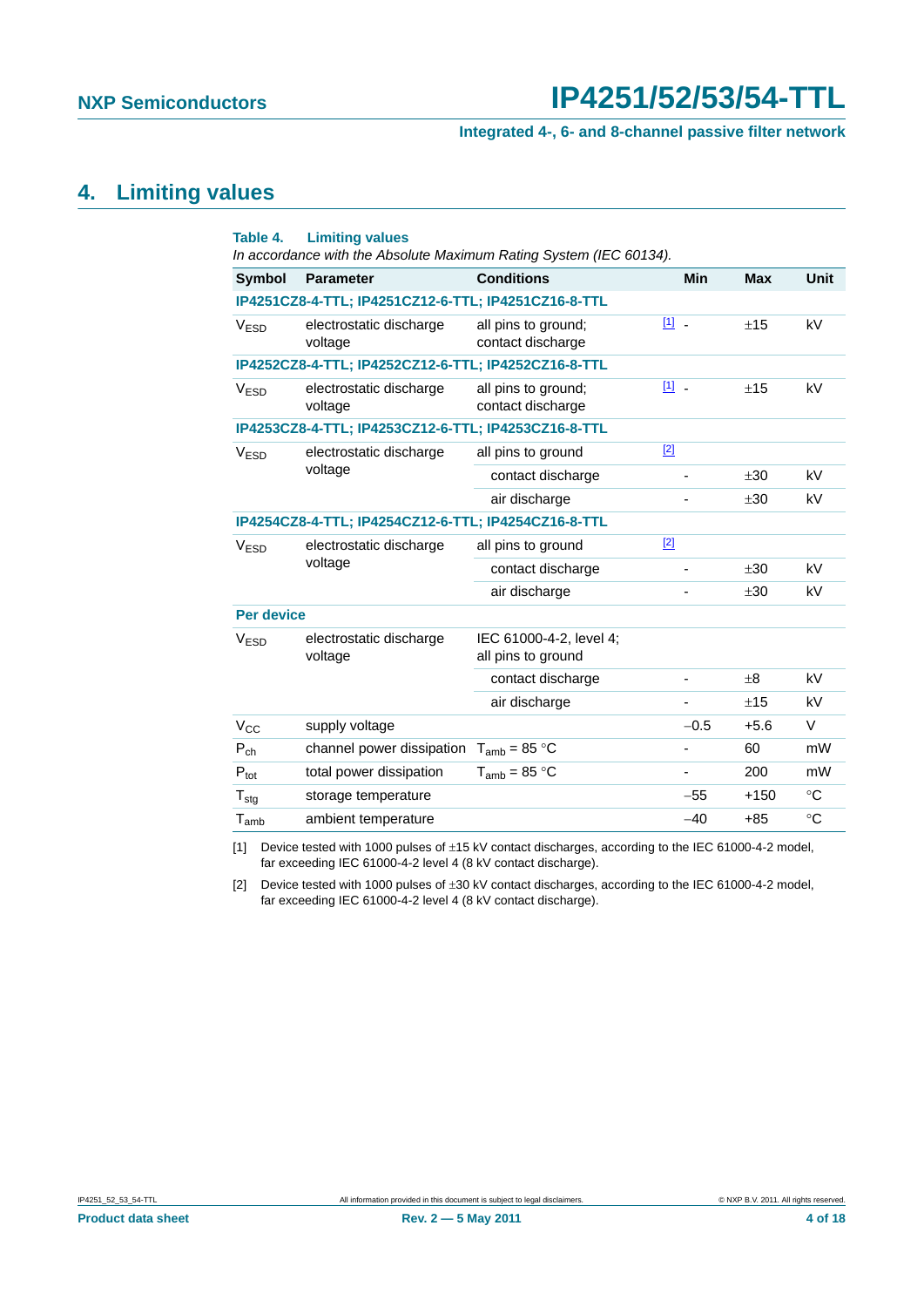### **Integrated 4-, 6- and 8-channel passive filter network**

### <span id="page-4-2"></span>**5. Characteristics**

| Table 5.          | <b>Channel characteristics</b><br>$T_{amb}$ = 25 °C unless otherwise specified. |                              |               |                          |                          |                          |          |
|-------------------|---------------------------------------------------------------------------------|------------------------------|---------------|--------------------------|--------------------------|--------------------------|----------|
| Symbol            | <b>Parameter</b>                                                                | <b>Conditions</b>            |               | <b>Min</b>               | <b>Typ</b>               | <b>Max</b>               | Unit     |
|                   | IP4251CZ8-4-TTL; IP4251CZ12-6-TTL; IP4251CZ16-8-TTL                             |                              |               |                          |                          |                          |          |
| $C_{ch}$          | channel capacitance                                                             | $f = 100$ kHz                | $[1]$         |                          |                          |                          |          |
|                   |                                                                                 | $V_{bias(DC)} = 2.5 V$       |               |                          | 10                       | $\blacksquare$           | pF       |
|                   |                                                                                 | $V_{bias(DC)} = 0 V$         | $\boxed{2}$ - |                          | 15                       | $\overline{\phantom{0}}$ | pF       |
| $R_{s(ch)}$       | channel series resistance                                                       |                              |               | 80                       | 100                      | 120                      | Ω        |
|                   | IP4252CZ8-4-TTL; IP4252CZ12-6-TTL; IP4252CZ16-8-TTL                             |                              |               |                          |                          |                          |          |
| $C_{ch}$          | channel capacitance                                                             | $f = 100$ kHz                | $\boxed{1}$   |                          |                          |                          |          |
|                   |                                                                                 | $V_{bias(DC)} = 2.5 V$       |               | ÷,                       | 12                       | $\blacksquare$           | pF       |
|                   |                                                                                 | $V_{bias(DC)} = 0 V$         | $\boxed{2}$ - |                          | 18                       | ÷,                       | pF       |
| $R_{s(ch)}$       | channel series resistance                                                       |                              |               | 32                       | 40                       | 48                       | Ω        |
|                   | IP4253CZ8-4-TTL; IP4253CZ12-6-TTL; IP4253CZ16-8-TTL                             |                              |               |                          |                          |                          |          |
| $C_{ch}$          | channel capacitance                                                             | $f = 100$ kHz                | $\boxed{1}$   |                          |                          |                          |          |
|                   |                                                                                 | $V_{bias(DC)} = 2.5 V$       |               | $\frac{1}{2}$            | 30                       | ä,                       | pF       |
|                   |                                                                                 | $V_{bias(DC)} = 0 V$         | $\boxed{2}$ - |                          | 45                       |                          | pF       |
| $R_{s(ch)}$       | channel series resistance                                                       |                              |               | 160                      | 200                      | 240                      | $\Omega$ |
|                   | IP4254CZ8-4-TTL; IP4254CZ12-6-TTL; IP4254CZ16-8-TTL                             |                              |               |                          |                          |                          |          |
| $C_{ch}$          | channel capacitance                                                             | $f = 100$ kHz                | $[1]$         |                          |                          |                          |          |
|                   |                                                                                 | $V_{bias(DC)} = 2.5 V$       |               | $\overline{\phantom{a}}$ | 30                       | -                        | pF       |
|                   |                                                                                 | $V_{bias(DC)} = 0 V$         | $\boxed{2}$ - |                          | 45                       |                          | pF       |
| $R_{s(ch)}$       | channel series resistance                                                       |                              |               | 80                       | 100                      | 120                      | $\Omega$ |
| <b>Per device</b> |                                                                                 |                              |               |                          |                          |                          |          |
| $I_{LR}$          | reverse leakage current                                                         | per channel; $V_1 = 3.5$ V   |               | $\overline{\phantom{0}}$ | $\overline{\phantom{a}}$ | 0.1                      | μA       |
| $V_{BR}$          | breakdown voltage                                                               | positive clamp; $I_1 = 1$ mA |               | 5.8                      | $\blacksquare$           | 9                        | $\vee$   |
| $V_F$             | forward voltage                                                                 | negative clamp; $I_F = 1$ mA |               | 0.4                      | ÷,                       | 1.5                      | V        |

<span id="page-4-0"></span>[1] For the total channel.

<span id="page-4-1"></span>[2] Guaranteed by design.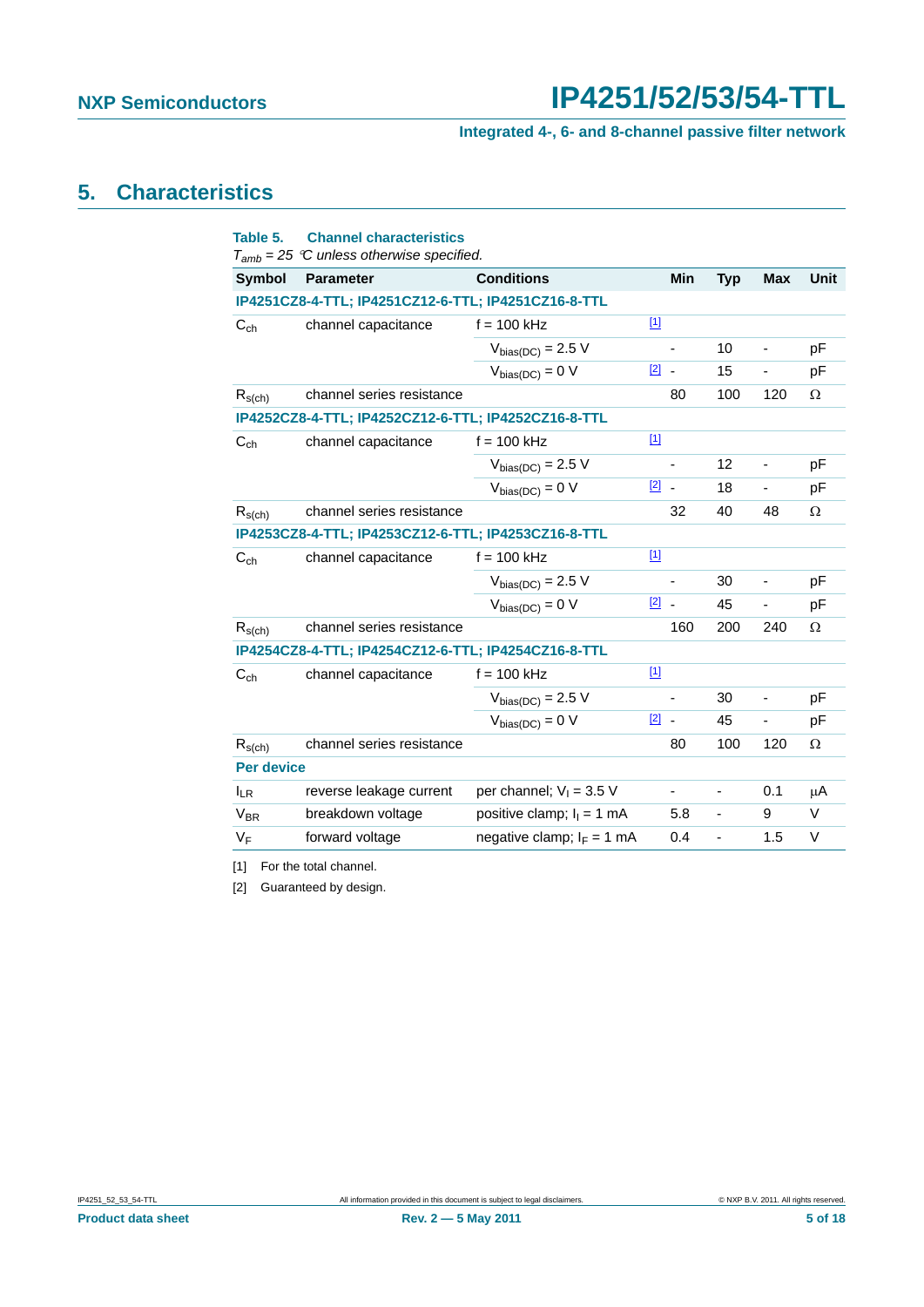### **Integrated 4-, 6- and 8-channel passive filter network**

| <b>Symbol</b>                   | <b>Parameter</b>                                    | <b>Conditions</b>                                                                | Min                      | <b>Typ</b> | <b>Max</b>                   | Unit |
|---------------------------------|-----------------------------------------------------|----------------------------------------------------------------------------------|--------------------------|------------|------------------------------|------|
|                                 | IP4251CZ8-4-TTL; IP4251CZ12-6-TTL; IP4251CZ16-8-TTL |                                                                                  |                          |            |                              |      |
| $\alpha_{\rm il}$               | insertion loss                                      | $R_{\text{source}} = 50 \Omega$ ; $R_1 = 50 \Omega$                              |                          |            |                              |      |
|                                 |                                                     | 800 MHz $<$ f $<$ 3 GHz                                                          | $\overline{\phantom{a}}$ | 16         | $\overline{\phantom{a}}$     | dB   |
|                                 |                                                     | $f = 1$ GHz                                                                      |                          | 20         | $\overline{\phantom{a}}$     | dB   |
| $\alpha_{\rm ct}$               | crosstalk attenuation                               | $R_{\text{source}} = 50 \Omega$ ; $R_L = 50 \Omega$ ;<br>800 MHz $<$ f $<$ 3 GHz |                          | 30         | -                            | dB   |
|                                 | IP4252CZ8-4-TTL; IP4252CZ12-6-TTL; IP4252CZ16-8-TTL |                                                                                  |                          |            |                              |      |
| $\alpha_{il}$                   | insertion loss                                      | $R_{\text{source}} = 50 \Omega$ ; $R_L = 50 \Omega$                              |                          |            |                              |      |
|                                 |                                                     | 800 MHz $<$ f $<$ 3 GHz                                                          | $\blacksquare$           | 12         | $\overline{\phantom{a}}$     | dB   |
|                                 |                                                     | $f = 1$ GHz                                                                      | $\blacksquare$           | 14         | Ξ.                           | dB   |
| $\alpha_{\rm ct}$               | crosstalk attenuation                               | $R_{\text{source}} = 50 \Omega$ ; $R_L = 50 \Omega$ ;<br>$800$ MHz < $f$ < 3 GHz | $\overline{\phantom{a}}$ | 40         | Ξ.                           | dB   |
|                                 | IP4253CZ8-4-TTL; IP4253CZ12-6-TTL; IP4253CZ16-8-TTL |                                                                                  |                          |            |                              |      |
| insertion loss<br>$\alpha_{il}$ |                                                     | $R_{\text{source}} = 50 \Omega$ ; $R_L = 50 \Omega$                              |                          |            |                              |      |
|                                 |                                                     | 800 MHz $<$ f $<$ 3 GHz                                                          |                          | 33         |                              | dB   |
|                                 |                                                     | $f = 1$ GHz                                                                      | 35                       |            |                              | dB   |
| $\alpha_{\rm ct}$               | crosstalk attenuation                               | $R_{\text{source}} = 50 \Omega$ ; $R_L = 50 \Omega$ ;<br>800 MHz < $f$ < 3 GHz   |                          | 30         |                              | dB   |
|                                 | IP4254CZ8-4-TTL; IP4254CZ12-6-TTL; IP4254CZ16-8-TTL |                                                                                  |                          |            |                              |      |
| $\alpha_{il}$                   | insertion loss                                      | $R_{\text{source}} = 50 \Omega$ ; $R_1 = 50 \Omega$                              |                          |            |                              |      |
|                                 |                                                     | 800 MHz $<$ f $<$ 3 GHz                                                          | $\overline{\phantom{0}}$ | 28         | $\qquad \qquad \blacksquare$ | dB   |
|                                 |                                                     | $f = 1$ GHz                                                                      | 30                       | ۰.         | $\overline{\phantom{a}}$     | dB   |
| $\alpha_{\rm ct}$               | crosstalk attenuation                               | $R_{\text{source}} = 50 \Omega$ ; $R_L = 50 \Omega$ ;<br>$800$ MHz < $f$ < 3 GHz |                          | 30         |                              | dB   |

#### **Table 6. Frequency characteristics**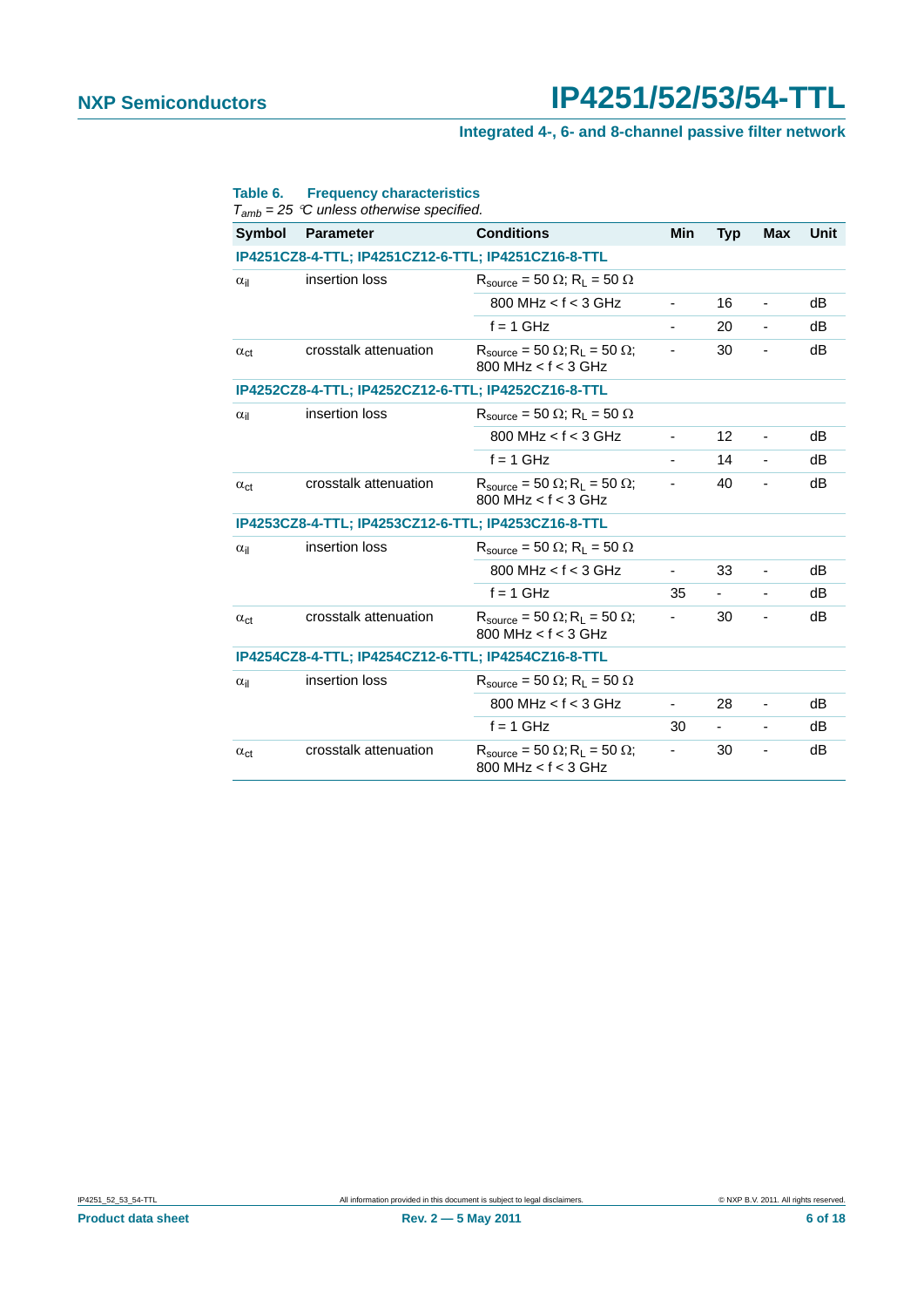**Integrated 4-, 6- and 8-channel passive filter network**

### <span id="page-6-3"></span><span id="page-6-2"></span>**6. Application information**

#### **6.1 Insertion loss**

The devices are designed as EMI/RFI filters for multichannel interfaces.

<span id="page-6-1"></span>The block schematic for measuring insertion loss in a 50  $\Omega$  system is shown in [Figure 1.](#page-6-0) Typical measurements results are shown in **Figure 2** to [Figure 6](#page-7-0) for the different devices.

<span id="page-6-0"></span>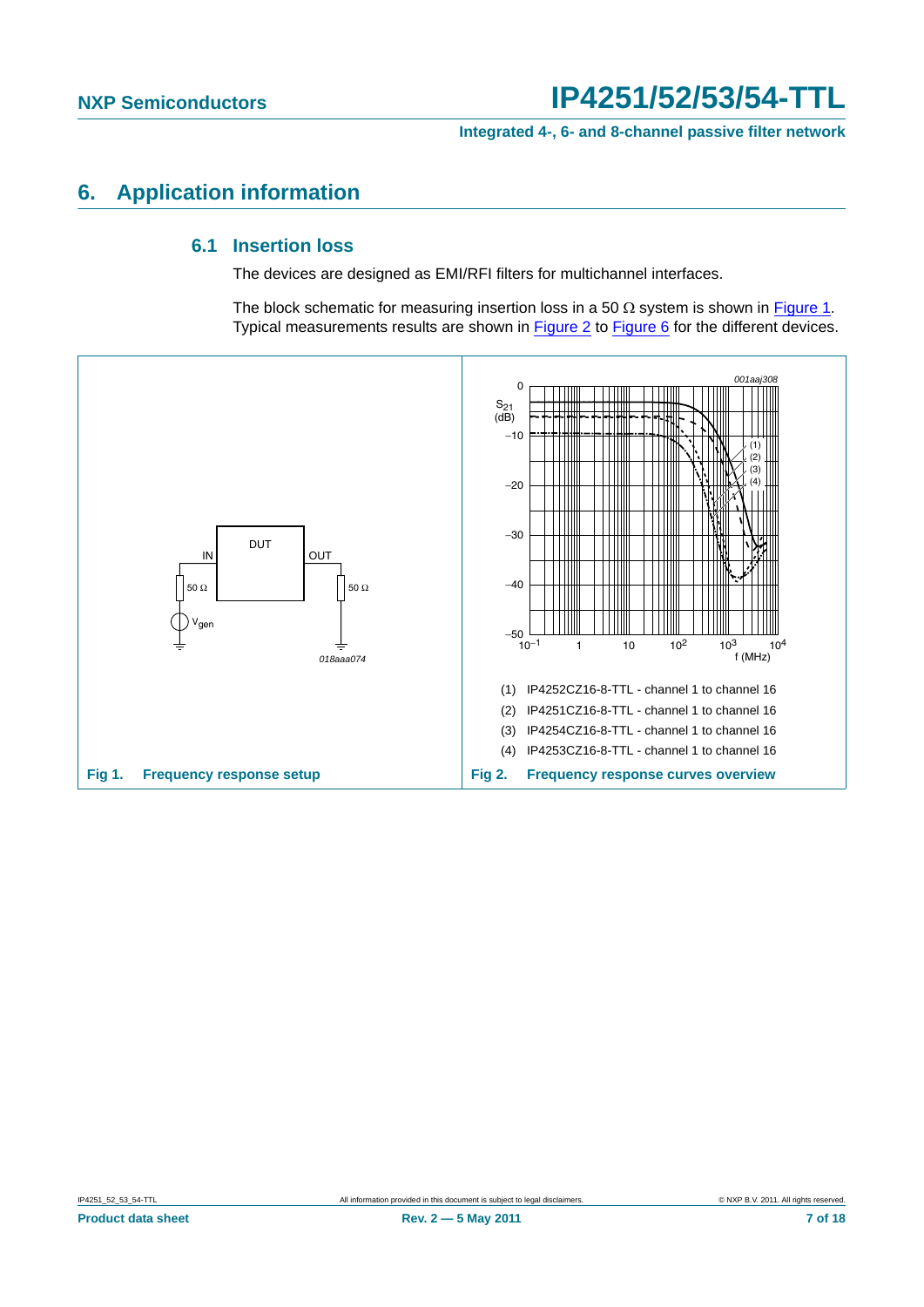**Integrated 4-, 6- and 8-channel passive filter network**



<span id="page-7-0"></span>Due to the optimized silicon dice and package design, all channels in a single package show a very good matching performance as the insertion loss for a channel at the package side (e.g. channel 1 to channel 16) is nearly identical with the center channels (e.g. channel 4 to channel 13).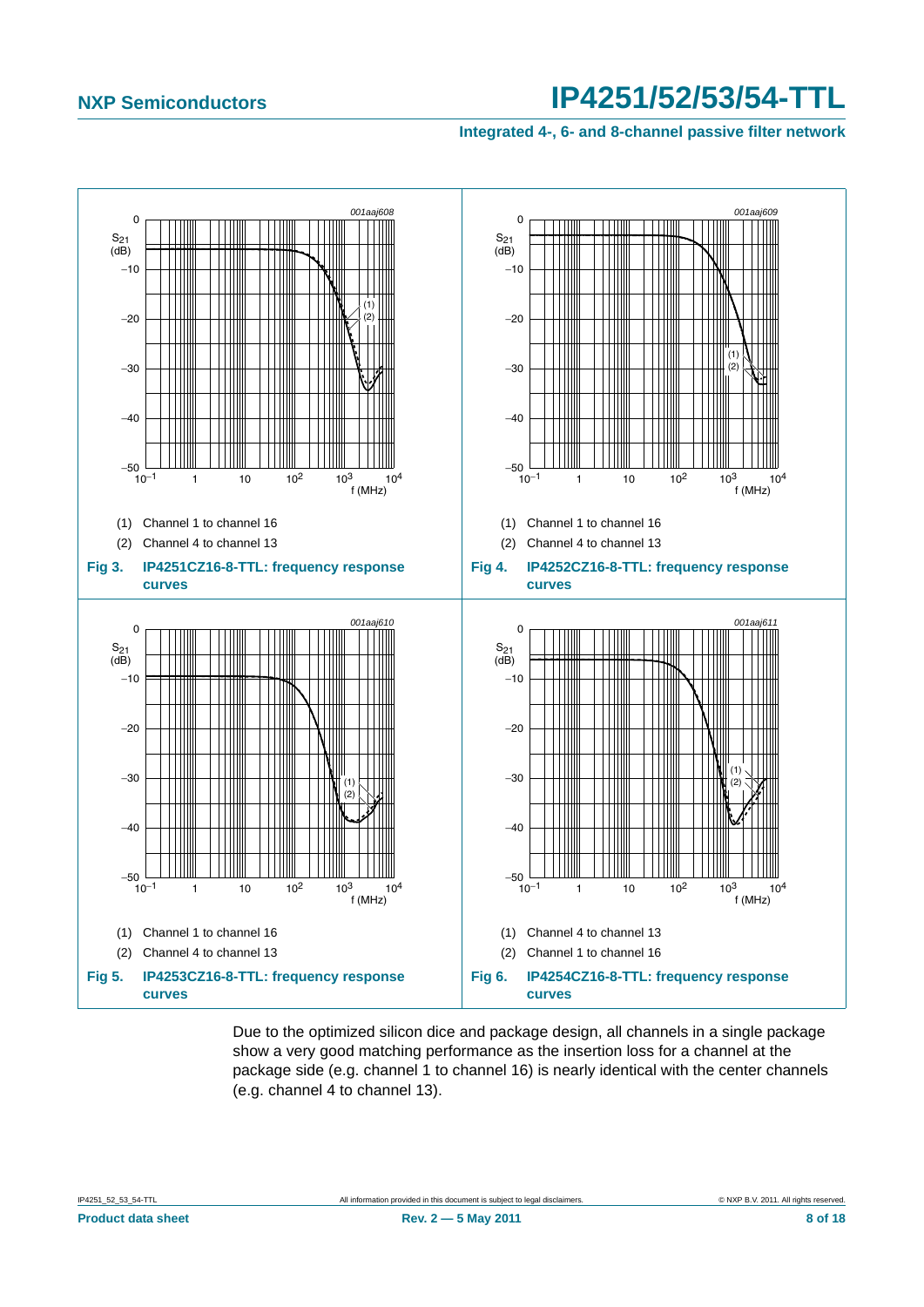#### <span id="page-8-0"></span>**6.2 Selection**

The selection of one of the filter devices has to be performed depending on the maximum clock frequency, driver strength, capacitive load of the sink, and also the maximum applicable rise and fall times.

#### <span id="page-8-1"></span>**6.2.1 SDHC and MMC memory interface**

The Secure Digital High Capacity (SDHC) memory card interface standard specification and the Multi Media Card (MMC) (JESD 84A43) standard specification recommend a rise and fall time of 25 % to 62.5 % (62.5 % to 25 % respectively) of 3 ns or less for the input signal of the receiving interface side.

Assuming a typical capacitance of about 20 pF for the SDHC memory card itself, and approximately 4 pF to 7 pF for the Printed-Circuit Board (PCB) and the card holder, IP4252CZ12-6-TTL (6 channels,  $R_{s(ch)} = 40 \Omega$ ,  $C_{ch} = 12$  pF at  $V_{bias(DC)} = 2.5 V$ ) is a matching selection to filter and protect all relevant interface pins such as CLK, CMD, and DAT0 to DAT3/CD. Please refer to [Figure 7](#page-9-0) for a general example of the implementation of the device in an SDHC card interface.

In case additional channels such as write-protect or a mechanical card-detection switch are used, the IP4252CZ16-8-TTL (8 channels,  $R_{s(ch)} = 40 \Omega$ ,  $C_{ch} = 12$  pF at  $V_{bias(DC)} = 2.5$  V) offers two additional channels.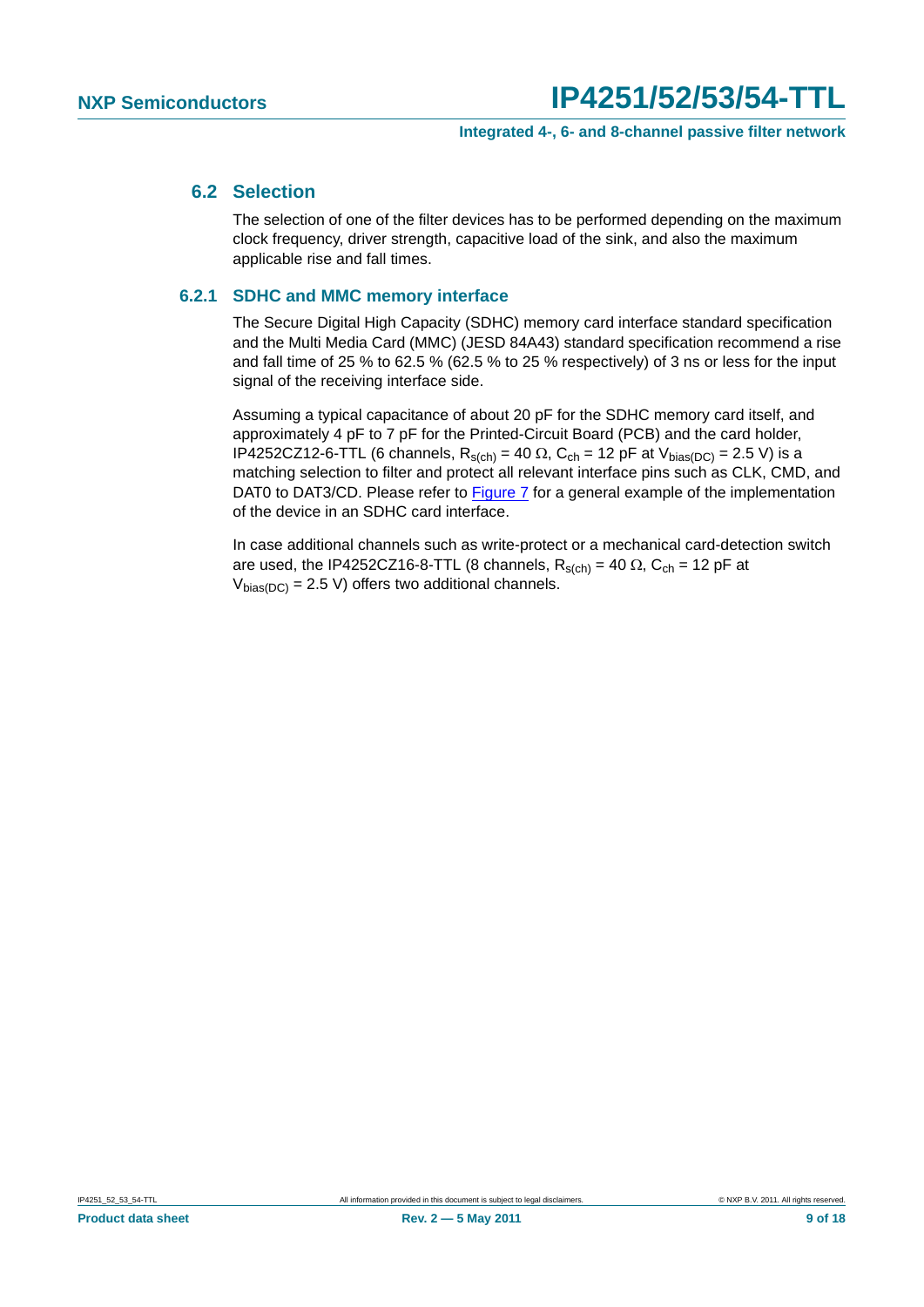#### **Integrated 4-, 6- and 8-channel passive filter network**



<span id="page-9-0"></span>The capacitance values specified for the signal channels of the MMC interface differ from the SDHC specification. The MMC card-side interface is specified to have an intrinsic capacitance of 12 pF to 18 pF and the total channel is limited according to the specification to 30 pF only. Therefore, any filter device capacitance is limited to a maximum of up to 18 pF, including the card holder and PCB traces.

Please refer to [Figure 8](#page-10-0) for a general example of the implementation of the IP4252 in an MMC interface application.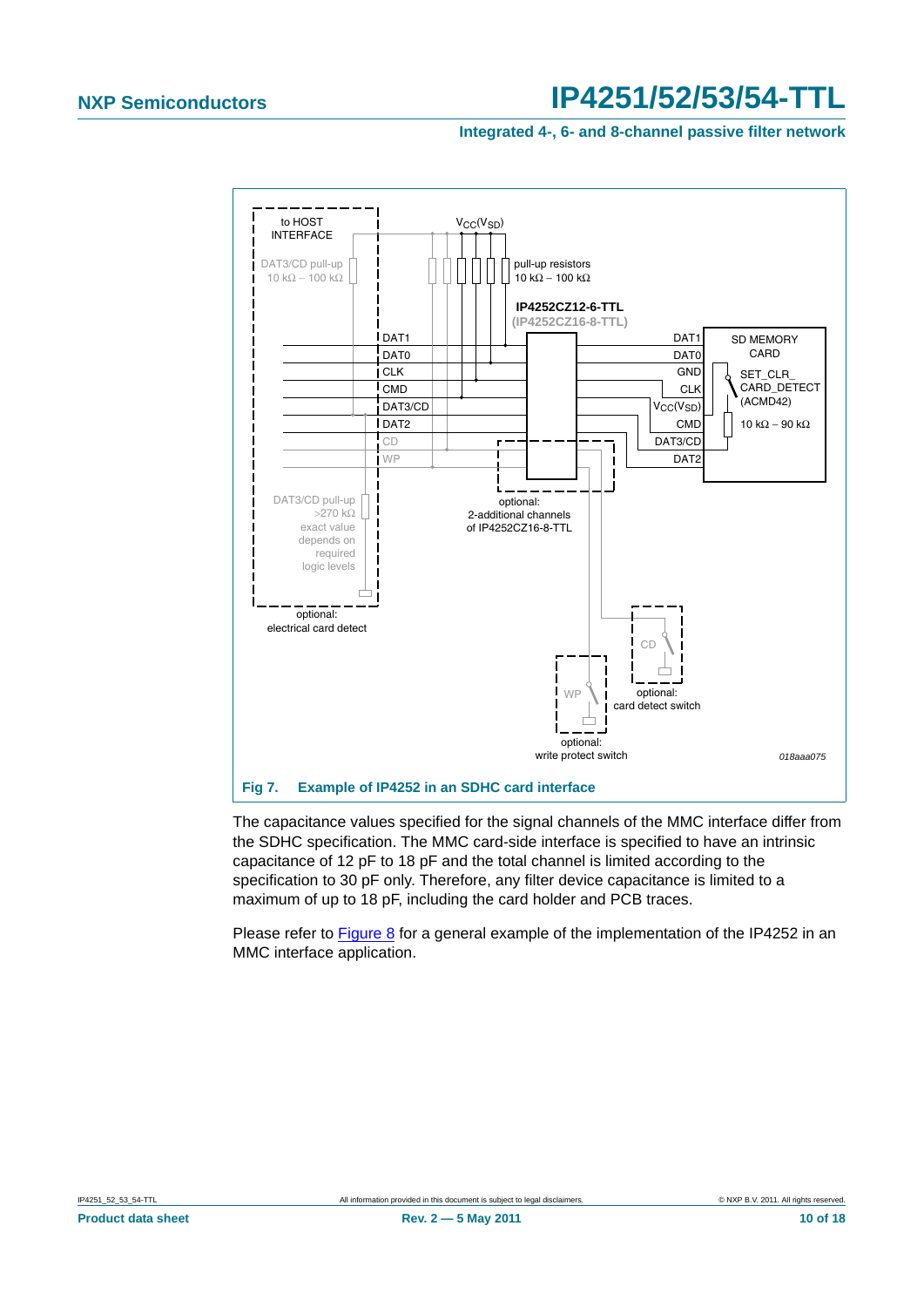#### **Integrated 4-, 6- and 8-channel passive filter network**



<span id="page-10-0"></span>To generate SDHC and MMC-compliant digital signals, the driver strength should not significantly undercut 8 mA.

#### <span id="page-10-1"></span>**6.2.2 LCD interfaces, medium-speed interfaces**

For digital interfaces such as LCD interfaces running at clock speeds between 10 MHz and 25 MHz or more, IP4251, IP4252 or IP4254 can be used depending on the sink load, clock speed, driver strength and rise and fall time requirements. Also the minimum EMI filter requirements may be a decision-making factor.

#### <span id="page-10-2"></span>**6.2.3 Keypad, low-speed interfaces**

Especially for lower-speed interfaces such as keypads, low-speed serial interfaces (e.g. Recommended Standard (RS) 232) and low-speed control signals, IP4253 (R<sub>s(ch)</sub> = 200  $\Omega$ , C<sub>ch</sub> = 30 pF at V<sub>bias(DC)</sub> = 2.5 V) offers a very robust ESD protection and strong suppression of unwanted frequencies (EMI filtering).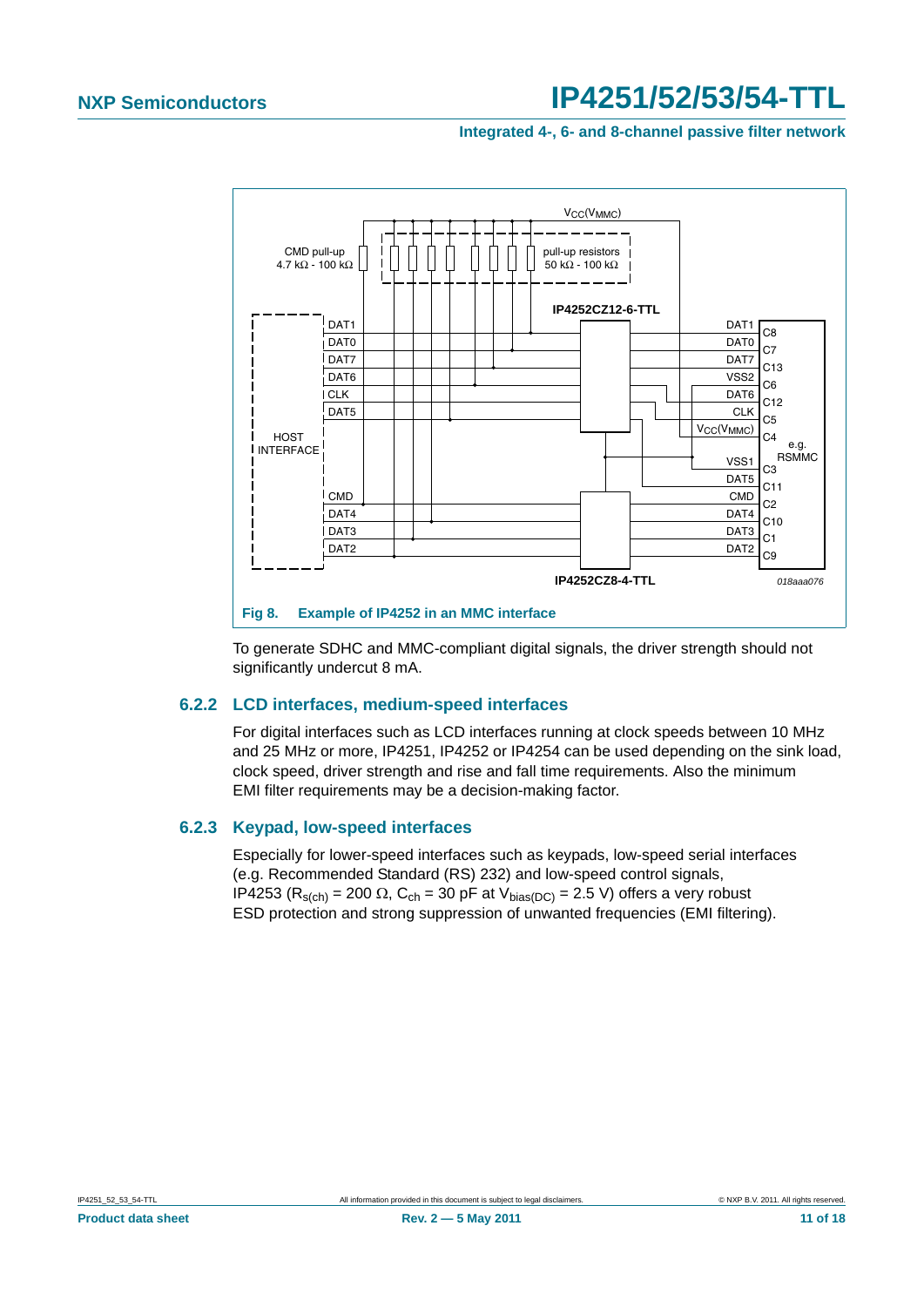**Integrated 4-, 6- and 8-channel passive filter network**

### <span id="page-11-0"></span>**7. Package outline**



#### **Fig 9. Package outline SOT1166-1 (HUSON8)**

IP4251\_52\_53\_54-TTL All information provided in this document is subject to legal disclaimers. © NXP B.V. 2011. All rights reserved.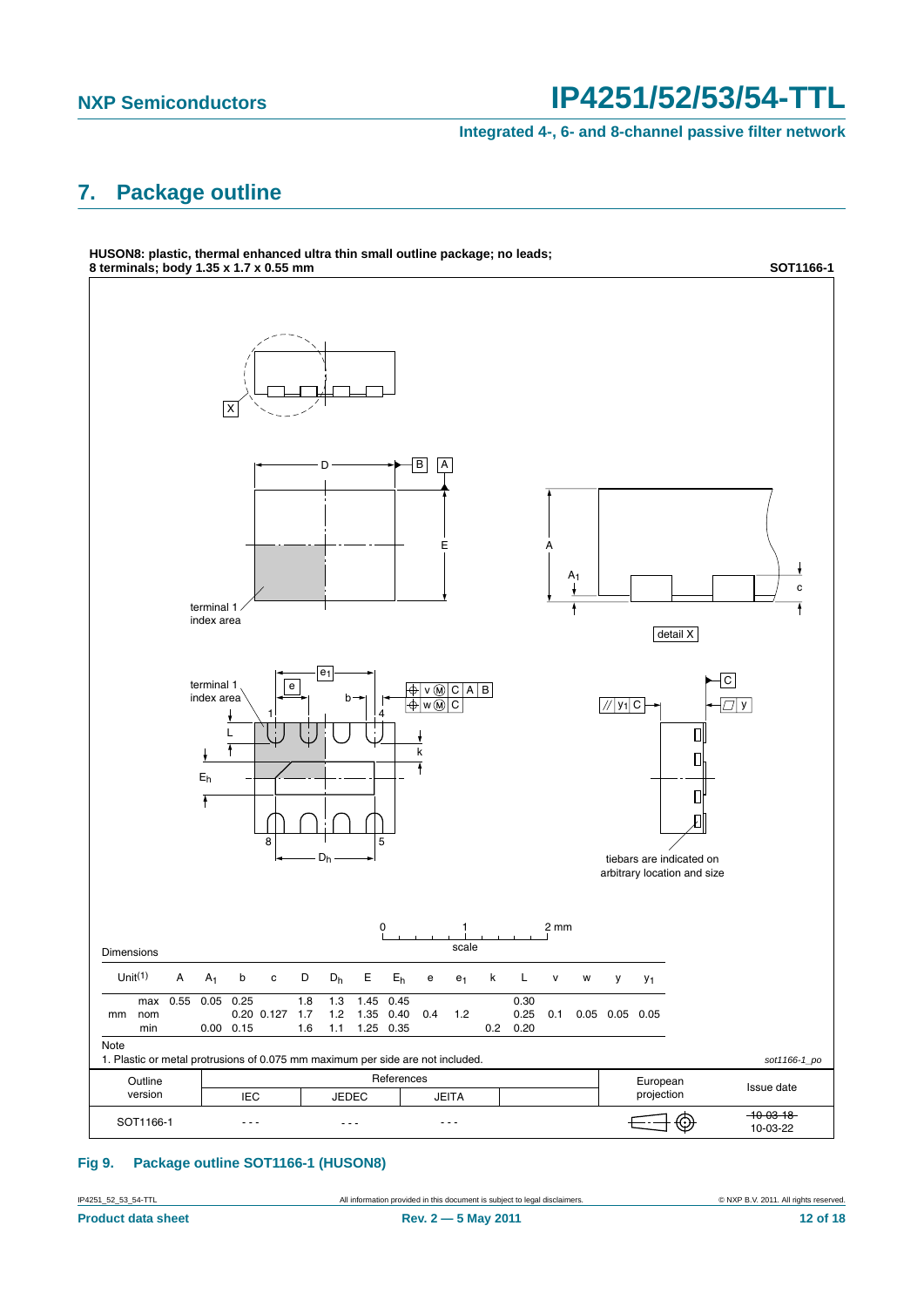**Integrated 4-, 6- and 8-channel passive filter network**



**HUSON12: plastic, thermal enhanced ultra thin small outline package; no leads;**

#### **Fig 10. Package outline SOT1167-1 (HUSON12)**

IP4251\_52\_53\_54-TTL All information provided in this document is subject to legal disclaimers. © NXP B.V. 2011. All rights reserved.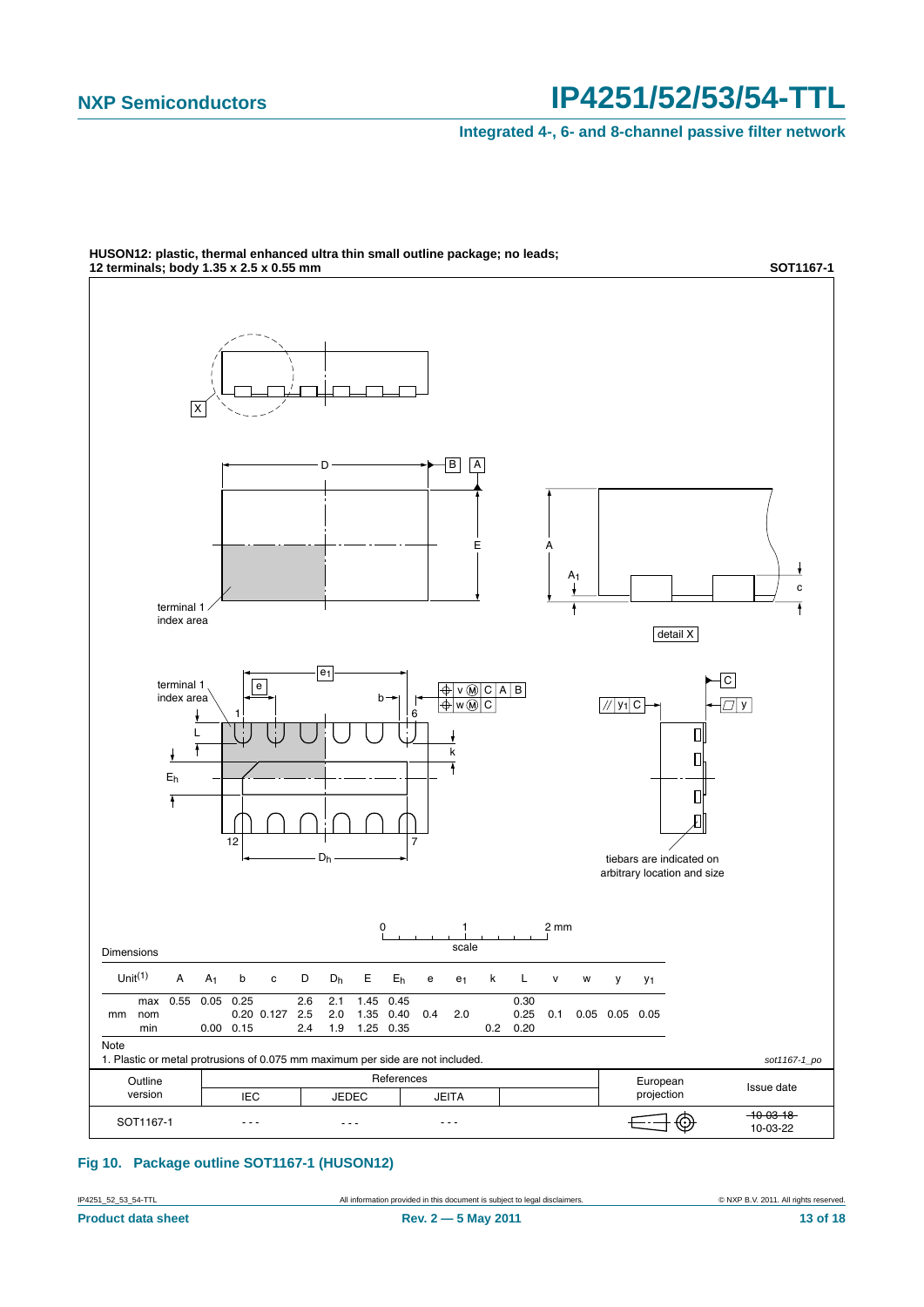**Integrated 4-, 6- and 8-channel passive filter network**



**HUSON16: plastic, thermal enhanced ultra thin small outline package; no leads;**

#### **Fig 11. Package outline SOT1168-1 (HUSON16)**

IP4251\_52\_53\_54-TTL All information provided in this document is subject to legal disclaimers. © NXP B.V. 2011. All rights reserved.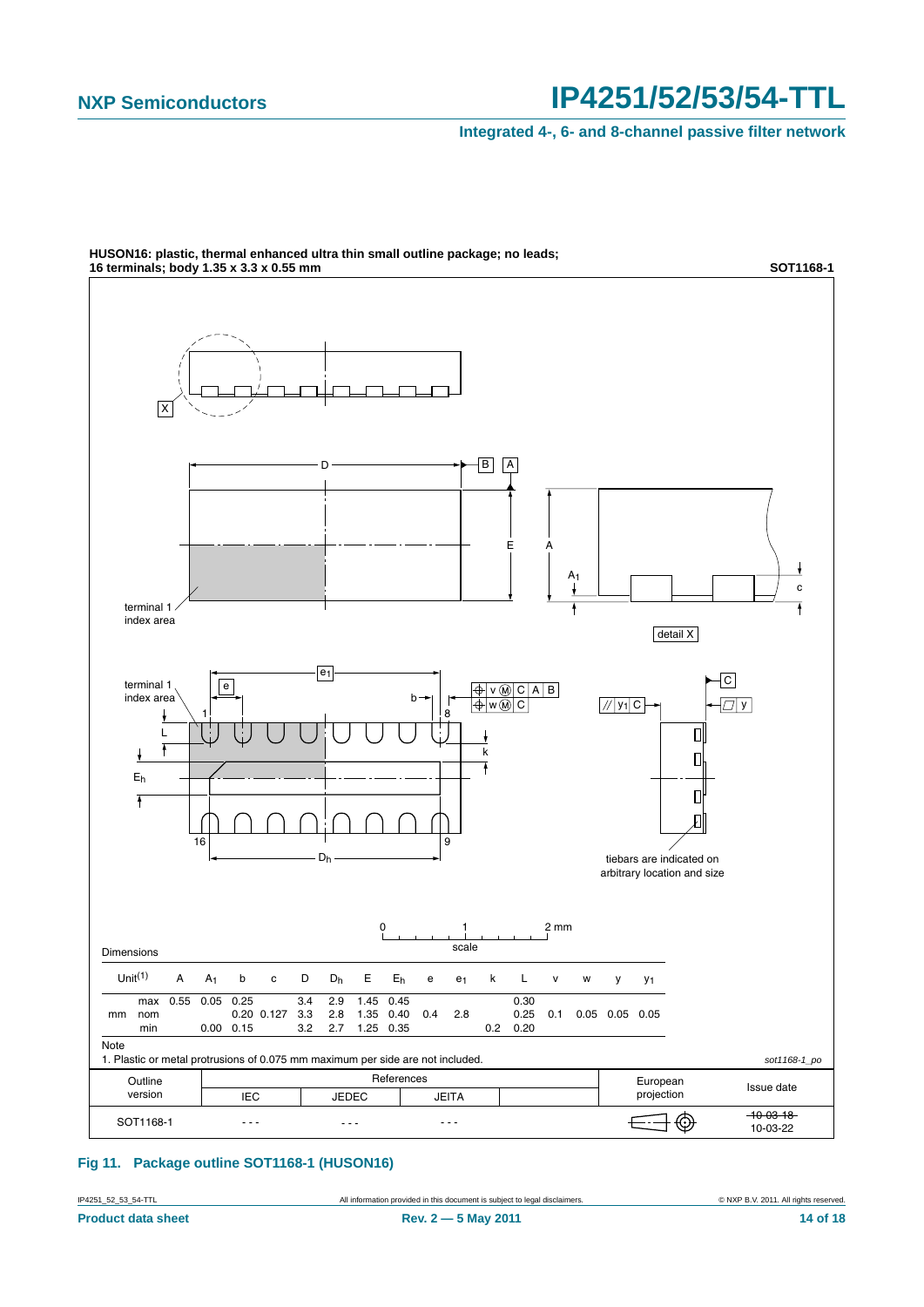**Integrated 4-, 6- and 8-channel passive filter network**

### <span id="page-14-0"></span>**8. Revision history**

| <b>Table 7. Revision history</b> |                               |                                              |                          |                         |
|----------------------------------|-------------------------------|----------------------------------------------|--------------------------|-------------------------|
| Document ID                      | Release date                  | Data sheet status                            | <b>Change notice</b>     | <b>Supersedes</b>       |
| IP4251 52 53 54-TTL v.2 20110505 |                               | Product data sheet                           |                          | IP4251_52_53_54-TTL v.1 |
| Modifications:                   |                               | • Section 1 "Product profile": updated.      |                          |                         |
|                                  | • Table 2 "Pinning": updated. |                                              |                          |                         |
|                                  |                               | • Deleted section "Thermal characteristics". |                          |                         |
| IP4251 52 53 54-TTL v.1 20110131 |                               | Objective data sheet                         | $\overline{\phantom{0}}$ | -                       |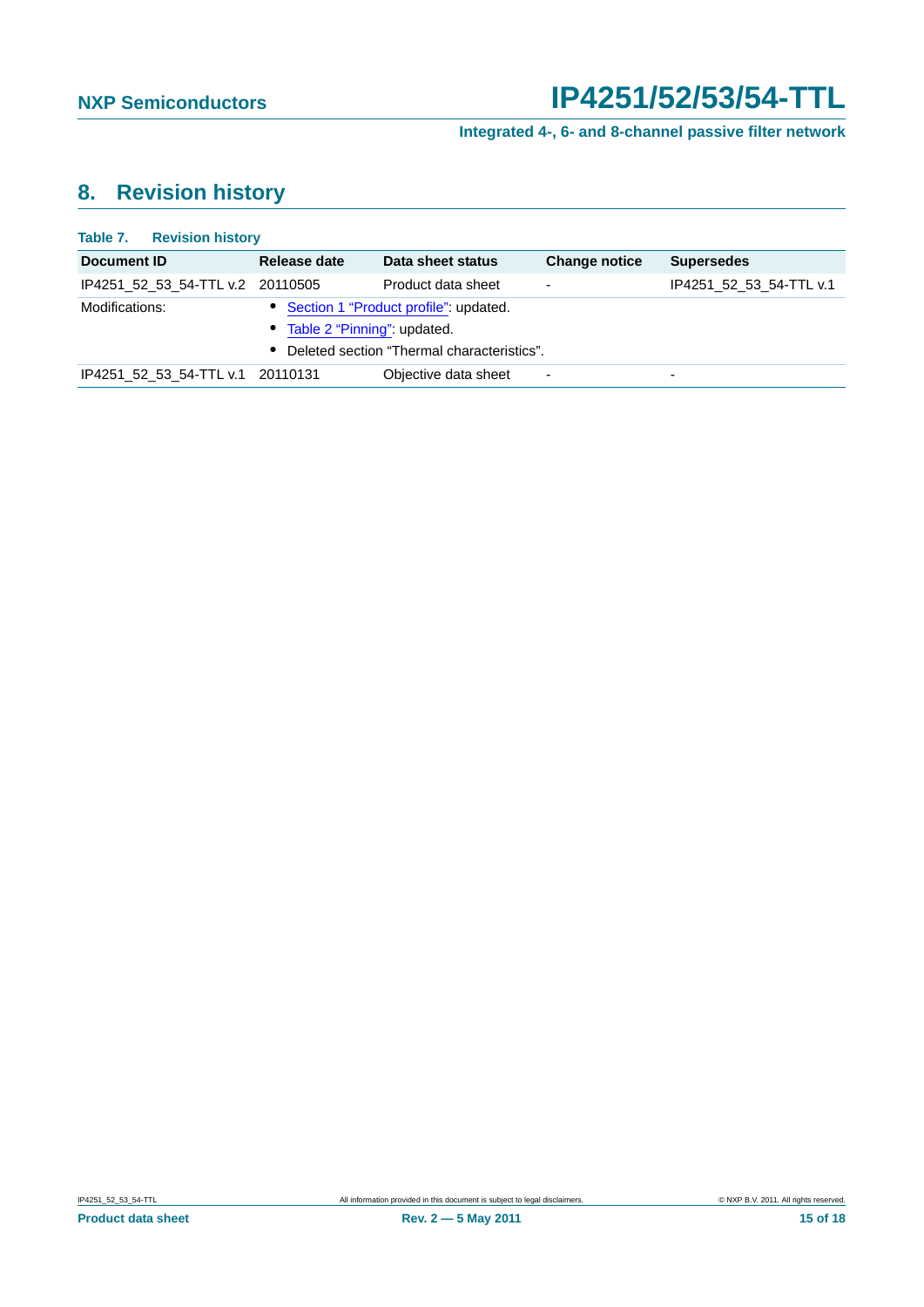#### **Integrated 4-, 6- and 8-channel passive filter network**

### <span id="page-15-0"></span>**9. Legal information**

#### <span id="page-15-1"></span>**9.1 Data sheet status**

| Document status[1][2]          | Product status <sup>[3]</sup> | <b>Definition</b>                                                                     |
|--------------------------------|-------------------------------|---------------------------------------------------------------------------------------|
| Objective [short] data sheet   | Development                   | This document contains data from the objective specification for product development. |
| Preliminary [short] data sheet | Qualification                 | This document contains data from the preliminary specification.                       |
| Product [short] data sheet     | Production                    | This document contains the product specification.                                     |

[1] Please consult the most recently issued document before initiating or completing a design.

[2] The term 'short data sheet' is explained in section "Definitions".

[3] The product status of device(s) described in this document may have changed since this document was published and may differ in case of multiple devices. The latest product status<br>information is available on the Intern

#### <span id="page-15-2"></span>**9.2 Definitions**

**Draft —** The document is a draft version only. The content is still under internal review and subject to formal approval, which may result in modifications or additions. NXP Semiconductors does not give any representations or warranties as to the accuracy or completeness of information included herein and shall have no liability for the consequences of use of such information.

**Short data sheet —** A short data sheet is an extract from a full data sheet with the same product type number(s) and title. A short data sheet is intended for quick reference only and should not be relied upon to contain detailed and full information. For detailed and full information see the relevant full data sheet, which is available on request via the local NXP Semiconductors sales office. In case of any inconsistency or conflict with the short data sheet, the full data sheet shall prevail.

**Product specification —** The information and data provided in a Product data sheet shall define the specification of the product as agreed between NXP Semiconductors and its customer, unless NXP Semiconductors and customer have explicitly agreed otherwise in writing. In no event however, shall an agreement be valid in which the NXP Semiconductors product is deemed to offer functions and qualities beyond those described in the Product data sheet.

#### <span id="page-15-3"></span>**9.3 Disclaimers**

**Limited warranty and liability —** Information in this document is believed to be accurate and reliable. However, NXP Semiconductors does not give any representations or warranties, expressed or implied, as to the accuracy or completeness of such information and shall have no liability for the consequences of use of such information.

In no event shall NXP Semiconductors be liable for any indirect, incidental, punitive, special or consequential damages (including - without limitation - lost profits, lost savings, business interruption, costs related to the removal or replacement of any products or rework charges) whether or not such damages are based on tort (including negligence), warranty, breach of contract or any other legal theory.

Notwithstanding any damages that customer might incur for any reason whatsoever, NXP Semiconductors' aggregate and cumulative liability towards customer for the products described herein shall be limited in accordance with the *Terms and conditions of commercial sale* of NXP Semiconductors.

**Right to make changes —** NXP Semiconductors reserves the right to make changes to information published in this document, including without limitation specifications and product descriptions, at any time and without notice. This document supersedes and replaces all information supplied prior to the publication hereof.

**Suitability for use —** NXP Semiconductors products are not designed, authorized or warranted to be suitable for use in life support, life-critical or safety-critical systems or equipment, nor in applications where failure or

malfunction of an NXP Semiconductors product can reasonably be expected to result in personal injury, death or severe property or environmental damage. NXP Semiconductors accepts no liability for inclusion and/or use of NXP Semiconductors products in such equipment or applications and therefore such inclusion and/or use is at the customer's own risk.

**Applications —** Applications that are described herein for any of these products are for illustrative purposes only. NXP Semiconductors makes no representation or warranty that such applications will be suitable for the specified use without further testing or modification.

Customers are responsible for the design and operation of their applications and products using NXP Semiconductors products, and NXP Semiconductors accepts no liability for any assistance with applications or customer product design. It is customer's sole responsibility to determine whether the NXP Semiconductors product is suitable and fit for the customer's applications and products planned, as well as for the planned application and use of customer's third party customer(s). Customers should provide appropriate design and operating safeguards to minimize the risks associated with their applications and products.

NXP Semiconductors does not accept any liability related to any default, damage, costs or problem which is based on any weakness or default in the customer's applications or products, or the application or use by customer's third party customer(s). Customer is responsible for doing all necessary testing for the customer's applications and products using NXP Semiconductors products in order to avoid a default of the applications and the products or of the application or use by customer's third party customer(s). NXP does not accept any liability in this respect.

**Limiting values —** Stress above one or more limiting values (as defined in the Absolute Maximum Ratings System of IEC 60134) will cause permanent damage to the device. Limiting values are stress ratings only and (proper) operation of the device at these or any other conditions above those given in the Recommended operating conditions section (if present) or the Characteristics sections of this document is not warranted. Constant or repeated exposure to limiting values will permanently and irreversibly affect the quality and reliability of the device.

**Terms and conditions of commercial sale —** NXP Semiconductors products are sold subject to the general terms and conditions of commercial sale, as published at<http://www.nxp.com/profile/terms>, unless otherwise agreed in a valid written individual agreement. In case an individual agreement is concluded only the terms and conditions of the respective agreement shall apply. NXP Semiconductors hereby expressly objects to applying the customer's general terms and conditions with regard to the purchase of NXP Semiconductors products by customer.

**No offer to sell or license —** Nothing in this document may be interpreted or construed as an offer to sell products that is open for acceptance or the grant, conveyance or implication of any license under any copyrights, patents or other industrial or intellectual property rights.

**Export control —** This document as well as the item(s) described herein may be subject to export control regulations. Export might require a prior authorization from national authorities.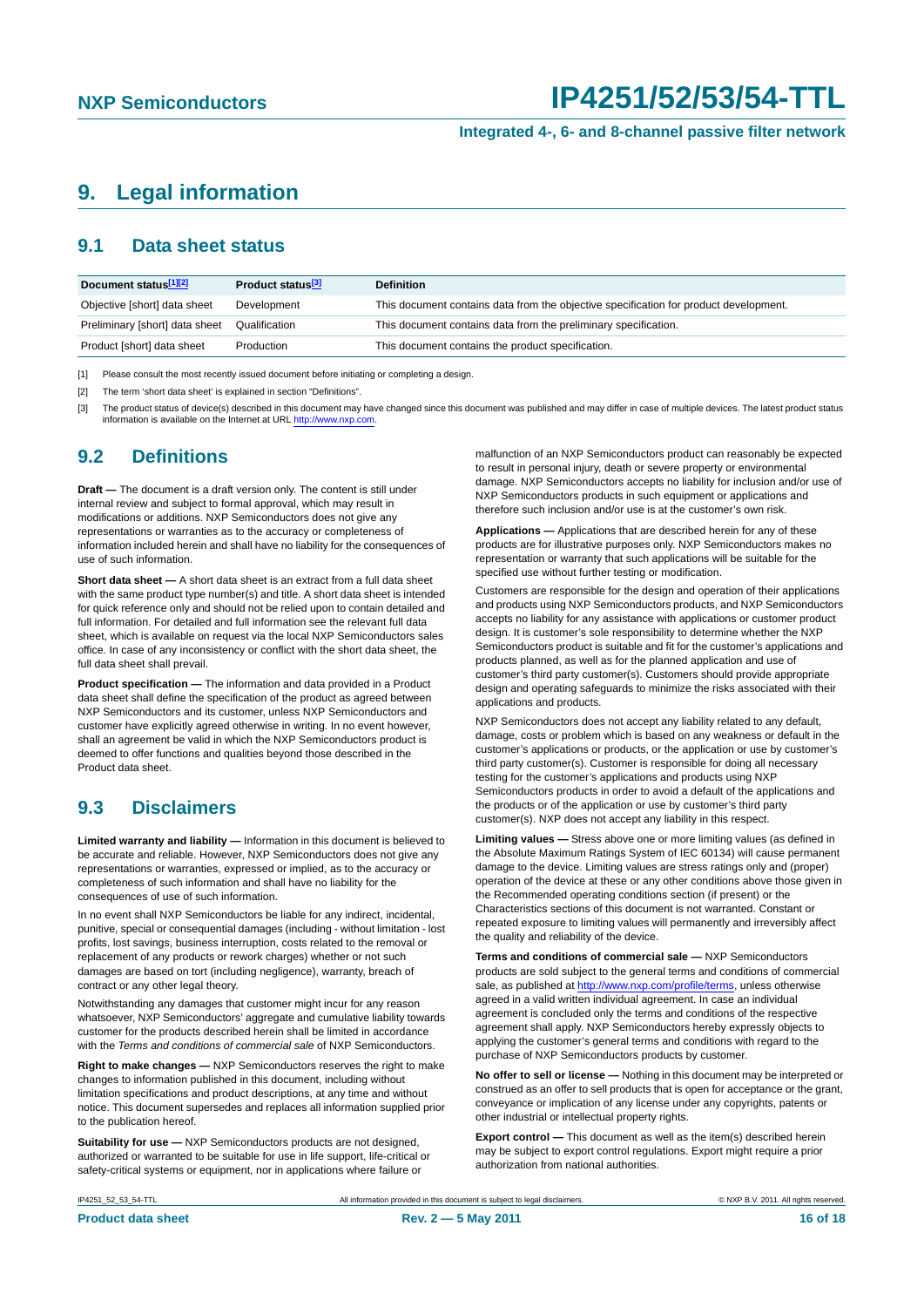#### **Integrated 4-, 6- and 8-channel passive filter network**

**Quick reference data —** The Quick reference data is an extract of the product data given in the Limiting values and Characteristics sections of this document, and as such is not complete, exhaustive or legally binding.

**Non-automotive qualified products —** Unless this data sheet expressly states that this specific NXP Semiconductors product is automotive qualified, the product is not suitable for automotive use. It is neither qualified nor tested in accordance with automotive testing or application requirements. NXP Semiconductors accepts no liability for inclusion and/or use of non-automotive qualified products in automotive equipment or applications.

In the event that customer uses the product for design-in and use in automotive applications to automotive specifications and standards, customer (a) shall use the product without NXP Semiconductors' warranty of the

### <span id="page-16-1"></span>**10. Contact information**

product for such automotive applications, use and specifications, and (b) whenever customer uses the product for automotive applications beyond NXP Semiconductors' specifications such use shall be solely at customer's own risk, and (c) customer fully indemnifies NXP Semiconductors for any liability, damages or failed product claims resulting from customer design and use of the product for automotive applications beyond NXP Semiconductors' standard warranty and NXP Semiconductors' product specifications.

#### <span id="page-16-0"></span>**9.4 Trademarks**

Notice: All referenced brands, product names, service names and trademarks are the property of their respective owners.

For more information, please visit: **http://www.nxp.com**

For sales office addresses, please send an email to: **salesaddresses@nxp.com**